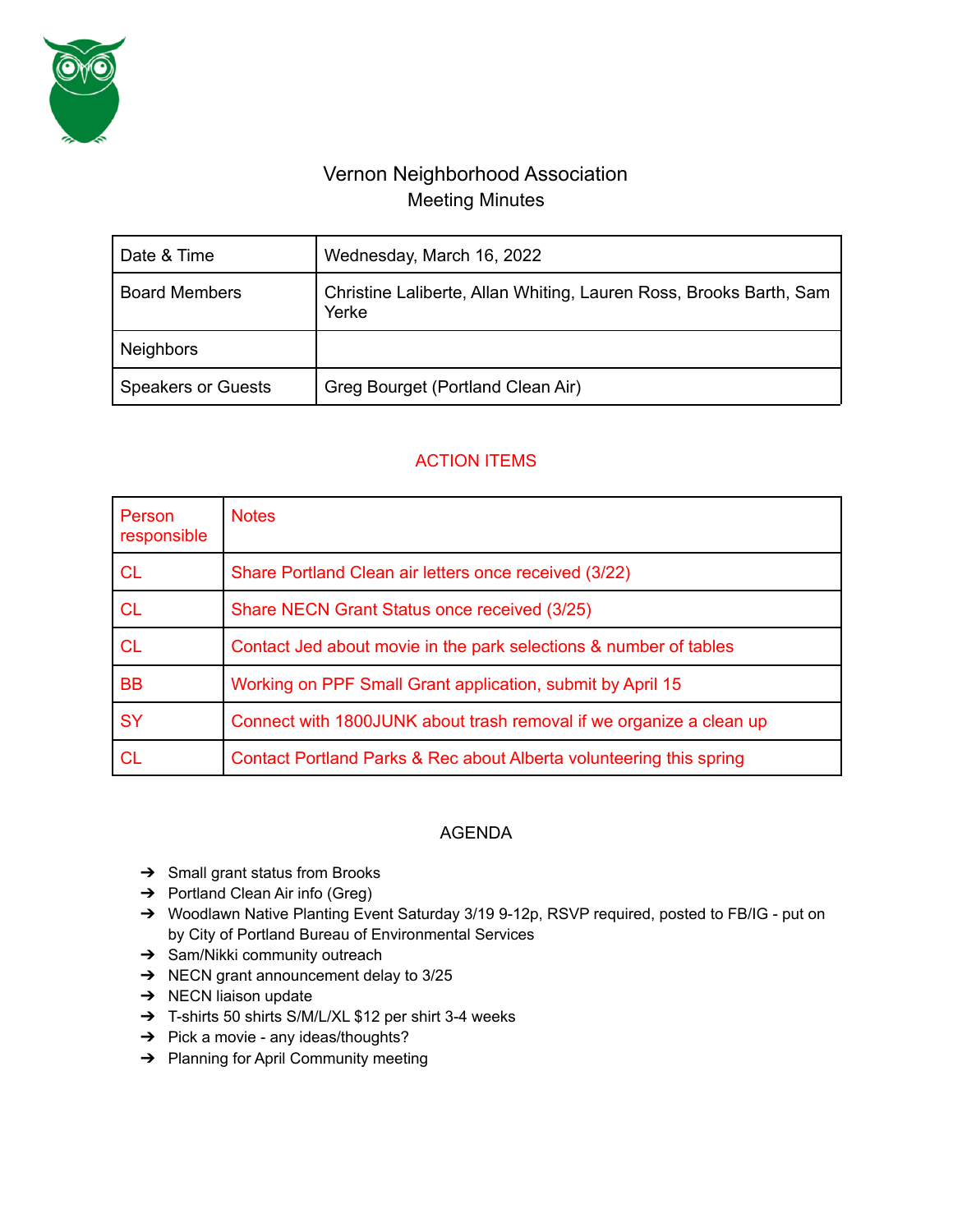#### MEETING SUMMARY

### Portland Clean Air (Greg Bourget)

Updates: 35 years of DEQ data to graph - they wrote a program to collect purple air data in Portland area & can monitor/compare purple airs anywhere in the city. GPS mounted monitors using Purple Air sensors with EPA correction & auto mapper. Bike around and automatically maps the ride particulates. Same with VOC measuring. Using \$5k grants to test/analyze 56 VOCs at lab in CA. Want to do the same for diesel particulate (\$36k, have \$18k). Can look at pm 0.2 & 0.1.

First source testing in Portland: Owens Brockway releasing 192lbs arsenic 597lbs lead annually. - Columbia Steel N.Portland 2409lbs of ?? Both illegal

Linton NA wrote one of the letters for endorsement: 90% of tanks on fill - will fail with cascadia earthquake releasing tons of VOCs since they are not sealed - trying to get DEQ to take measurements vs. some formula (which has been banned in ME/MA). Want to move tanks to safe bay areas on bedrock. DEQ meeting with Linton's board, but not getting a good response. Linton NA is asking that their letter is endorsed by VNA and others. There will be about 12 different issues with corresponding letters. Will send package on 3/22 with all the letters to endorse other NA efforts. [portlandcleanair.org](http://portlandcleanair.org) gregbourget@hotmail.com

PPF Small Grant Status Brooks just started writing up the proposal w/Portland Parks - April 15th

Nikki Ricks is voted in as the VNA board secretary

Alberta Park Volunteering 2022 - Reach out to Portland Parks & Rec (Christine)

- Put up sign about volunteering & 'join us'
- Can put up flyers to promote
- Connect with person who does naturescapes

Outreach update - have made some contacts. Nikki attended Alberta Coop board meeting. Will work on trying to figure out minority owned businesses and businesses that have been in Vernon a long time.

#### NECN liaison meeting

New metrics coming out from the city to meet requirements to meet diversity and inclusion benchmarks. Financial reporting.

Future VNA May work meeting in person - meet @the park or grab a beer somewhere together

Fundraising Ideas for Movie in the Park:

- Logo'd koozies, t-shirts, hats, stickers, temporary tattoos
- work with SOLVE could weigh garbage & have businesses sponsor \$\$ & it all goes toward movie in the park. With a max amount per business.
- SOLVE will reimburse for bringing trash to the dump. Last Vernon clean up McMenamin's volunteered their trash bins for the picked up waste.
- Adopt-a-Block is connected w/1800JUNK and they will pick it up (Sam to reach out)

Tabling @Movie in the Park: Do tiers of sponsorship